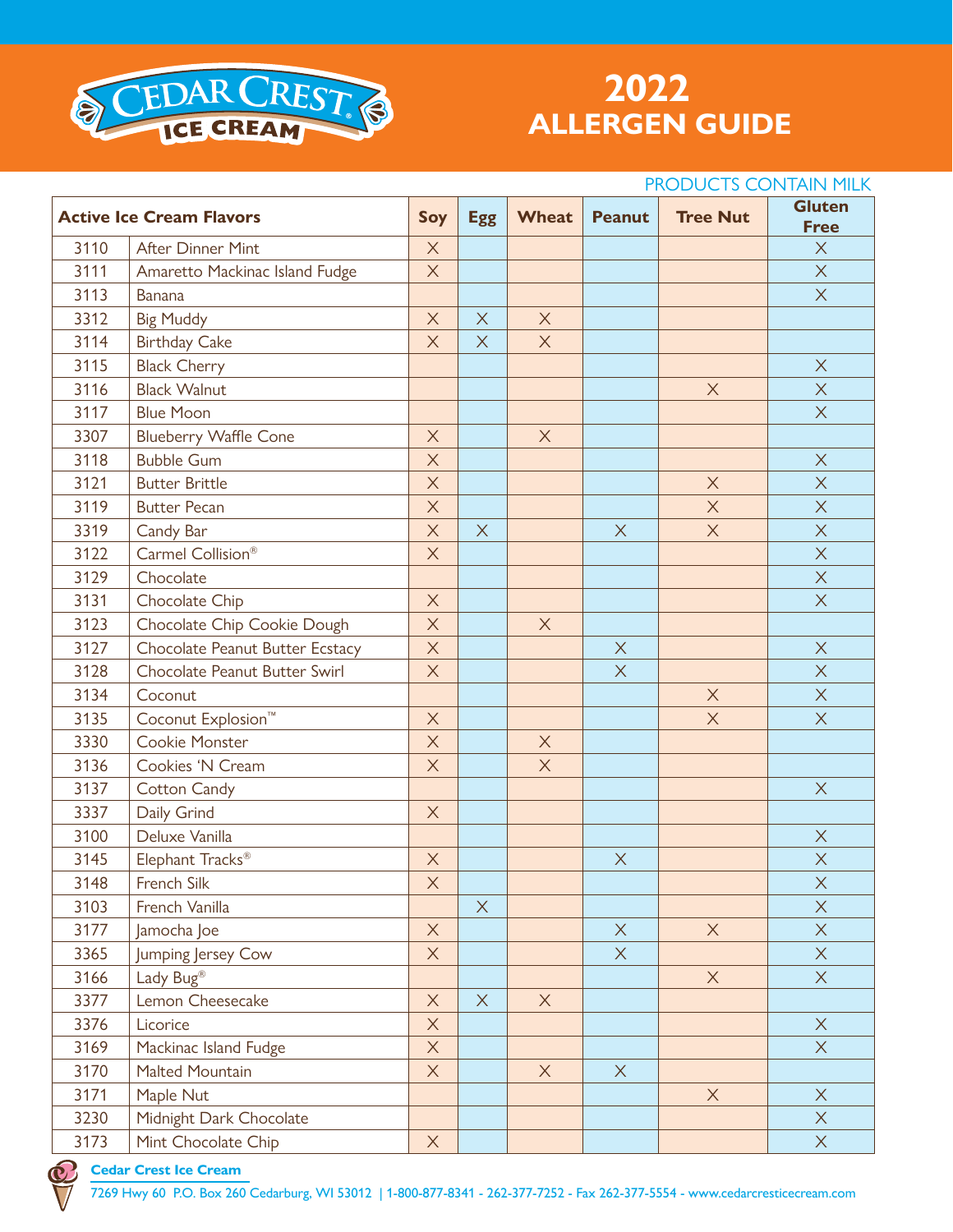# PRODUCTS CONTAIN MILK

| <b>Active Ice Cream Flavors</b> |                                     | Soy                       | <b>Egg</b> | <b>Wheat</b> | <b>Peanut</b> | <b>Tree Nut</b> | <b>Gluten</b><br><b>Free</b> |
|---------------------------------|-------------------------------------|---------------------------|------------|--------------|---------------|-----------------|------------------------------|
| 3219                            | Mint Mackinac Island Fudge          | X                         |            |              |               |                 | $\times$                     |
| 3178                            | Mississippi Mud                     | $\boldsymbol{\mathsf{X}}$ |            | $\times$     |               |                 |                              |
| 3183                            | New York Cherry                     |                           |            |              |               |                 | $\times$                     |
| 3107                            | Natural Vanilla                     |                           |            |              |               |                 | $\times$                     |
| 3186                            | Orange Pudding                      |                           |            |              | $\times$      | $\times$        | $\times$                     |
| 3187                            | Orange Twister                      |                           |            |              |               |                 | $\times$                     |
| 3191                            | Peanut Butter Cup                   | $\times$                  |            |              | $\times$      |                 | $\times$                     |
| 3189                            | Peanut Butter Mackinac Island Fudge | $\times$                  |            |              | $\times$      |                 | $\times$                     |
| 3192                            | Peppermint Stick                    | $\times$                  |            |              |               |                 | $\times$                     |
| 3197                            | Pirates Bounty <sup>™</sup>         | $\times$                  |            | $\times$     | $\times$      |                 |                              |
| 3194                            | Pistachio Almond                    | $\times$                  |            |              | $\sf X$       | $\times$        | $\sf X$                      |
| 3195                            | Play Dough                          | $\times$                  |            | $\times$     |               |                 |                              |
| 3196                            | <b>Praline Pecan</b>                |                           |            |              |               | $\times$        | $\times$                     |
| 3202                            | Root Beer Twister                   |                           |            |              |               |                 | $\times$                     |
| 3200                            | Rocky Road                          | $\times$                  |            |              |               | $\times$        | $\times$                     |
| 3415                            | Scotcheroo                          |                           |            |              | $\times$      |                 |                              |
| 3414                            | Sea Turtle                          |                           |            |              |               | $\times$        | $\times$                     |
| 3413                            | Shipwreck™                          |                           |            |              | $\times$      | $\times$        | $\times$                     |
| 3206                            | Spumoni                             |                           |            |              |               | $\times$        | $\times$                     |
| 3207                            | Strawberry                          |                           |            |              |               |                 | $\times$                     |
| 3208                            | <b>Strawberry Cheese Cake</b>       |                           |            |              |               |                 | $\times$                     |
| 3209                            | Superman                            |                           |            |              |               |                 | $\times$                     |
| 3419                            | Toasted Chocolate Almond Fudge      | $\times$                  |            |              | $\times$      | $\times$        | $\times$                     |
| 3218                            | UP Mackinac Island Fudge            | $\times$                  |            |              |               |                 | X                            |
| 3220                            | Van'Elephant Tracks                 | $\times$                  |            |              | $\mathsf X$   |                 | $\times$                     |
| 3441                            | <b>WI Campfire S'mores</b>          | $\times$                  |            |              | $\times$      |                 |                              |

| No Fat/No Sugar |                                   | Soy      | <b>Egg</b> | Wheat | Peanut | <b>Tree Nut</b> | <b>Gluten</b><br><b>Free</b> |
|-----------------|-----------------------------------|----------|------------|-------|--------|-----------------|------------------------------|
| 3531            | No Fat No Sugar Chocolate Swirl   |          |            |       |        |                 |                              |
| 3532            | No Fat No Sugar Strawberry Swirl  |          |            |       |        |                 |                              |
| 3540            | Reduced Fat No Sugar Butter Pecan | $\times$ |            |       |        |                 |                              |

| <b>Reduced Fat</b> |                                  | Soy |  | <b>Egg</b>   Wheat   Peanut | Tree Nut | <b>Gluten</b><br><b>Free</b> |
|--------------------|----------------------------------|-----|--|-----------------------------|----------|------------------------------|
| 3010               | Gusstafson Vanilla 10% Butterfat |     |  |                             |          |                              |
| 3060               | Churned Vanilla                  |     |  |                             |          |                              |